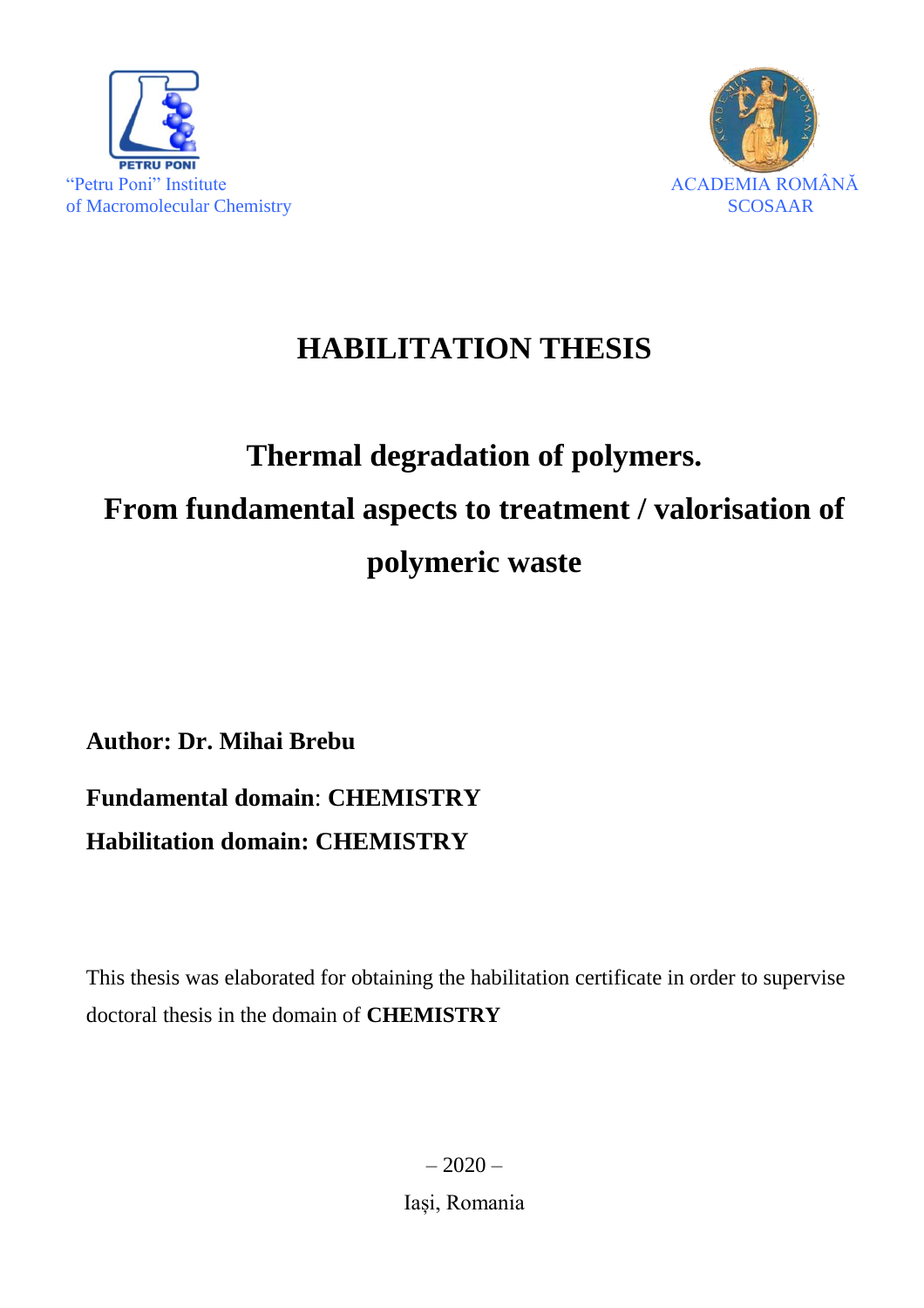#### **ABSTRACT**

The habilitation thesis entitled **"Thermal degradation of polymers. From fundamental aspects to treatment / valorisation of polymeric waste"** presents the results of research performed by the author in the domain of the thesis after receiving the PhD title (after 2002). The thesis is structured in three main parts, as following:

#### **I. Overview of professional and scientific career**

This section started with the presentation of professional career, including the positions in "Petru Poni" Institute of Macromolecular Chemistry, where my activity started in 1995, as well as the research stages in various universities from abroad. The PhD thesis and the post-doctoral positions are also introduced.

The scientific research activity is briefly resumed, pointing out that I dedicated most of my research career to studies in the field of polymers stability and thermal degradation, with special interest to the thermal treatment and valorisation of polymeric waste and residues, both from synthetic and from natural origin. The main directions of research in the domain of the thesis are shortly introduced, including the main publication results. The knowledge acquired and transferred to scientific community through publications is schematically represented.

The scientometric indicators are presented, including **6** chapters in books, **62** scientific papers published in ISI journals (cumulative impact factor of **199.85**, **2316** total citations, without self citations) from which *19* papers as main author (first and/or corresponding author), with cumulative impact factor of *86.89*, **5** conferences, **30** communications, **42** posters, **5** book reviews, **1** patent, more than **20** research projects, h-index of **27**. Editorial activity is described.

#### **II. Scientific achievements after receiving PhD title**

Research work performed after receiving PhD title in the domain of the habilitation thesis was focused on three main directions: *i)* fundamental aspects on thermal degradation of model polymers; *ii)* heteroatoms in pyrolysis oils from model and waste polymers and methods to remove them; *iii)* thermal treatment/valorisation of biomass and its components. Gaining knowledge on degradation mechanisms and on interactions between components in mixtures was of special interest.

#### *i)* **Insights into fundamental aspects on thermal and catalytic degradation of polymers – studies in a continuous flow reactor**

Thermal degradation is studied at laboratory scale mainly in batch reactors, which offer the advantage of versatility and ease of operation. However, plastic treatment at industrial scale would be preferably performed in continuous flow operating mode that allows efficient processing of large quantities of materials and consistent quality of products. A continuous flow process runs at steady state, with constant parameters, that is constant temperature, constant pressure, constant amount of reactor content and constant concentration of chemical species in reactor content and in volatile products. For this reason, a continuous flow reactor is more suitable for the study of polymer degradation compared with batch reactors in which occurring processes are far from equilibrium.

Studies on the macroscopic mechanism of thermal degradation of polyethylene (PE), polypropylene (PP) and polystyrene (PS) in continuous flow reactors were initiated by dr. K. Murata and dr. Y. Sakata from Japan. Joining their research group, I was involved in determining the effect of catalysts and of PVC on thermal degradation of above-mentioned polyolefins.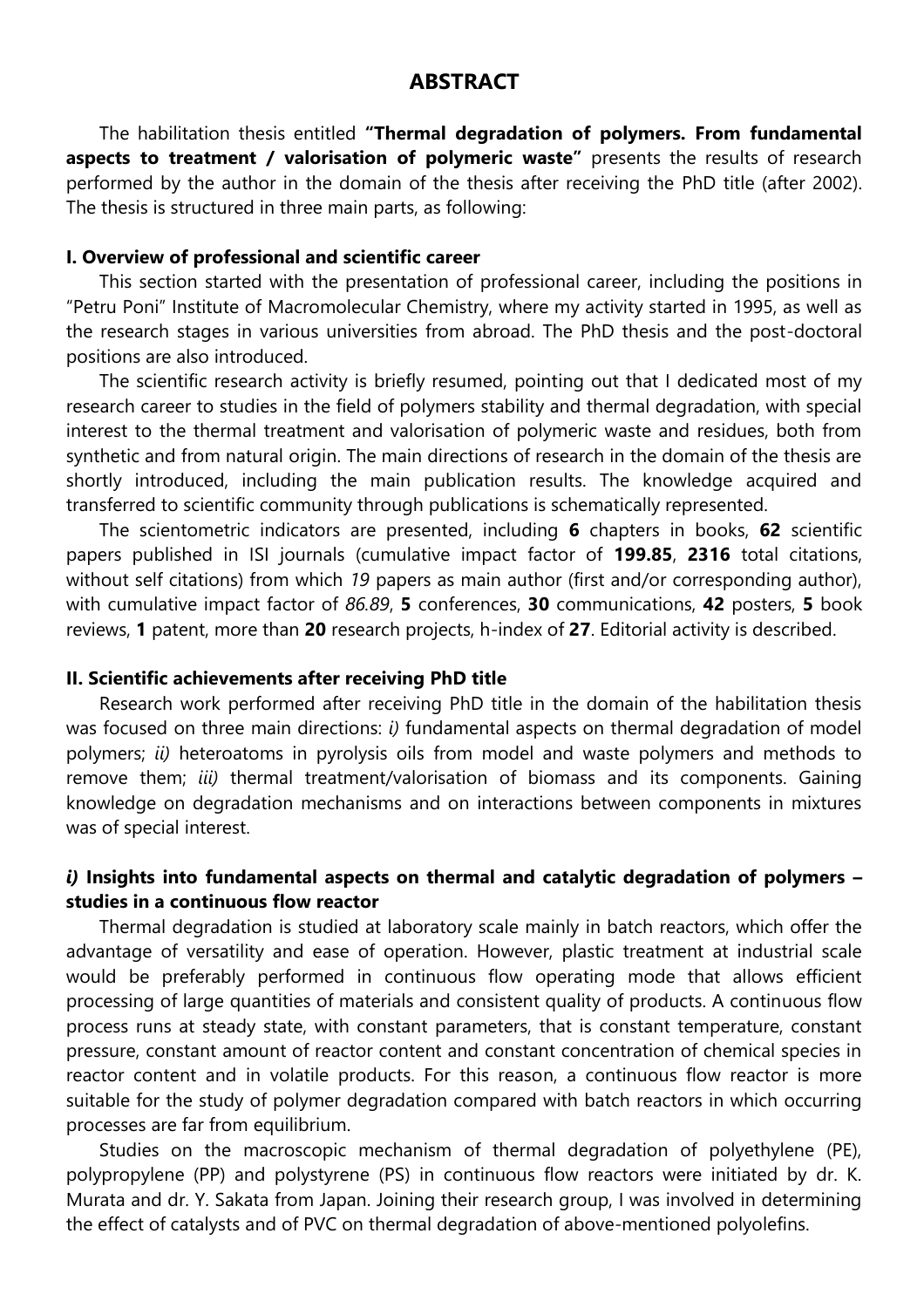This section presents results obtained in a continuous flow reactor in studies on thermal degradation of model synthetic PE, PP, PS, with special interest in molecular mass of degradation products, mass rate and macroscopic mechanism of degradation of PE, PP and PS, as well as the effect of poly(vinyl chloride) (PVC) on thermal and catalytic degradation of PE, PP and PS.

The continuous flow reactor offered valuable information on thermal and catalytic degradation of PE, PP and PS, which cannot be obtained by usual batch or semi-batch processes. The observed kinetics and composition of degradation products support the macroscopic mechanism of chain-end scissions at liquid-gas interface, with formation of heavy compounds entrained out of reactor by the flow of volatiles.

#### *ii)* **Removal of heteroatom containing compounds from pyrolysis oils of polymers in WEEE**

Polystyrene and high impact polystyrene (HIPS) are main components of waste from electrical and electronic equipment (WEEE) being followed in amount by acrylonitrile-butadienestyrene (ABS). While PE, PP and PS are hydrocarbon polymers, ABS has nitrogen in its acrylonitrile units, whose interactions with styrene and butadiene units lead to formation of nitrogen- containing compounds in pyrolysis oils. PVC is also present in WEEE, coming from large and small domestic appliances, but also from the insulation of electrical cables; it leads to corrosive HCl and chlorinated organic compounds. Brominated flame retardants (Br-FR) such as polybrominated biphenyls (PBBs), polybrominated diphenyl ethers (PBDEs), tetrabromo bisphenol-A (TBBA) or polybrominated epoxy resins (BERs) were traditional fire retardants used in 1990s in plastic materials to prevent combustion during accidental fires. Antimony oxide  $(Sb<sub>2</sub>O<sub>3</sub>)$  was widely used as synergist to enhance the flame-retardant effect. Br-FR and  $Sb<sub>2</sub>O<sub>3</sub>$  had special interest and wide use in plastic materials because they ensure higher fire safety for lower quantities of additive. Their market is decreasing because of high environmental concerns however there are still large amounts of products containing these compounds. Bromine (Br), chlorine (Cl) and nitrogen (N) from polymers or flame retardants in WEEE lead to acid or toxic gases such as HCl, hydrobromic acid (HBr), hydrogen cyanide (HCN) and ammonia (NH3) during thermal decomposition and they can also remain as organic compounds in pyrolysis oils. The amount of these compounds should be decreased as much as possible in order to use WEEE pyrolysis liquids as fuel or feedstock.

This section presents results on pyrolysis of ABS containing brominated flame retardants (ABS-Br), the effect of PVC on thermal degradation of ABS, ABS-Br and polymer mixtures containing ABS-Br, and catalytic removal of heteroatom containing compounds from pyrolysis oils of polymer mixtures with ABS-Br. Debromination of HIPS-Br by reactive ammonia treatment or by alkaline hydrothermal treatment is also presented. Studies continued on real samples, such as pyrolysis of plastic and thermoset fractions of used computers or co-processing of DVDs and CDs with vegetable cooking oil.

It was found that interactions appear at high temperatures of degradation between various components of complex polymeric systems, for example between acrylonitrile and styrene units in ABS, between polymers degrading in similar temperature ranges, between polymers and flame retardants or their synergists. These interactions lead to formation of heteroatom containing compounds (N-, Br-, Cl-, O-) which are not desired in pyrolysis oils. Catalytic upgrading is a suitable way to decrease the amount of heteroatoms in pyrolysis oils. Reactive pyrolysis (in ammonia flow) successfully removed most of the bromine from pyrolysis oils of HIPS-Br. Alkaline hydrothermal treatment (with KOH) was a promising way to obtain good recovery of bromine and of plastic materials, which was only marginally degraded.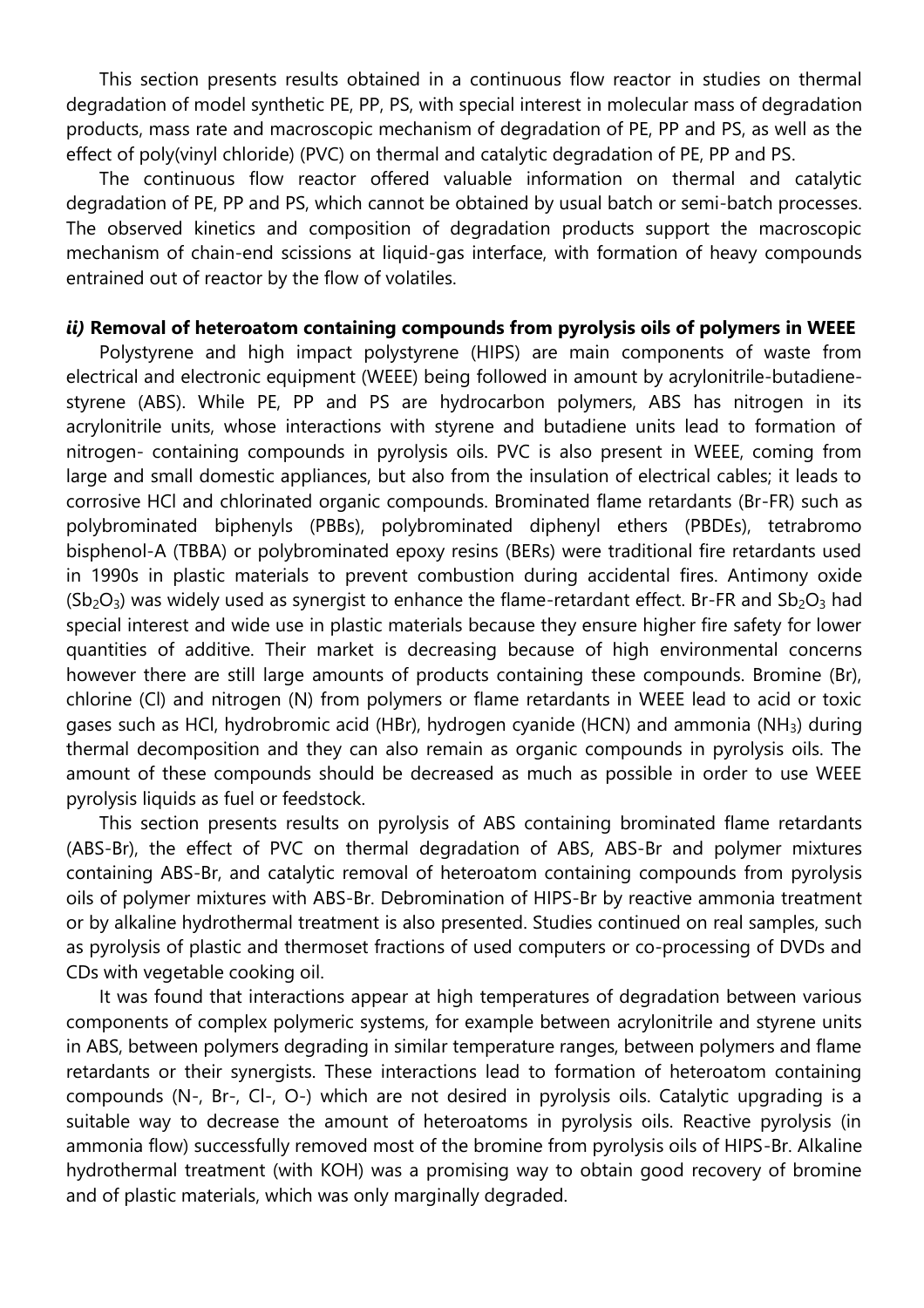#### *iii)* **Thermal treatment/valorisation of biomass waste fractions**

Lignocellulosic biomass such as agricultural and forestry residues or energy crops is the cheapest and most abundant form of biomass, which supplies about 14 % of the world's energy needs. It is renewable and environmentally friendly and can be converted into biofuels, as an efficient alternative for fossil fuels. Considerable efforts have been made to convert wood biomass into liquid fuels and chemicals, since the oil crisis in mid 1970s. Knowledge on thermal behaviour, interaction between components and composition of degradation products is of valuable interest.

This section presents results obtained on thermal degradation of various biomasses, copyrolysis of pine cones with synthetic polymers, pyrolysis of Tetra Pak and thermal degradation of keratin waste. A special interest was paid to lignin, the second largest source of organic raw materials and the most abundant aromatic natural polymer. Thermal degradation of various lignins is presented, as well as co-pyrolysis of LignoBoost® lignin with synthetic polymers and catalytic upgrading of co-pyrolysis oils from polycarbonate and lignins.

It was found that thermal degradation of biomass is a complex process, due to particular behaviour of its main constituents (hemicelluloses, cellulose, lignin). TG-FTIR/MS can track formation (temperature domains and rate) of individual volatile products, giving insights to the degradation mechanisms. Pyrolysis can convert biomass and its components into valuable products, the process being affected by interactions with synthetic polymers in mixtures. Optimum combination of polymeric materials and experimental parameters can enhance pyrolysis, improving the quantity and quality of products. Catalysts can upgrade the pyrolysis oils by de-oxygenation and hydrogenation reactions.

#### **III. Future directions; challenges and possibilities**

Future research plan starts from the solid base of the three main directions developed after receiving the PhD degree, with enlarged vision adapted to nowadays reality and perspective trends.

*Environmental degradation* is a new domain of interest, which arose from the recent trends in replacing materials based on limited, depleting fossil resources with new materials based on renewable resources, especially biomass, which, in addition, have lower carbon footprint. In this context, I intend to introduce in my domains of interest research studies on environmental degradation, and especially on biodegradation of blends and composites containing natural compounds. A particular interest is to distinguish between the biodegradability and the biocompostability of polymer- based materials. Challenge occurs in the case of bioactive materials, such as bioactive food packaging, that are designed to inhibit microbial spoilage of food in order to preserve quality and extend the shelf life but, as a consequence, are less prone to microbial attack that is necessary for biodegradation of the material itself when become waste after end of use.